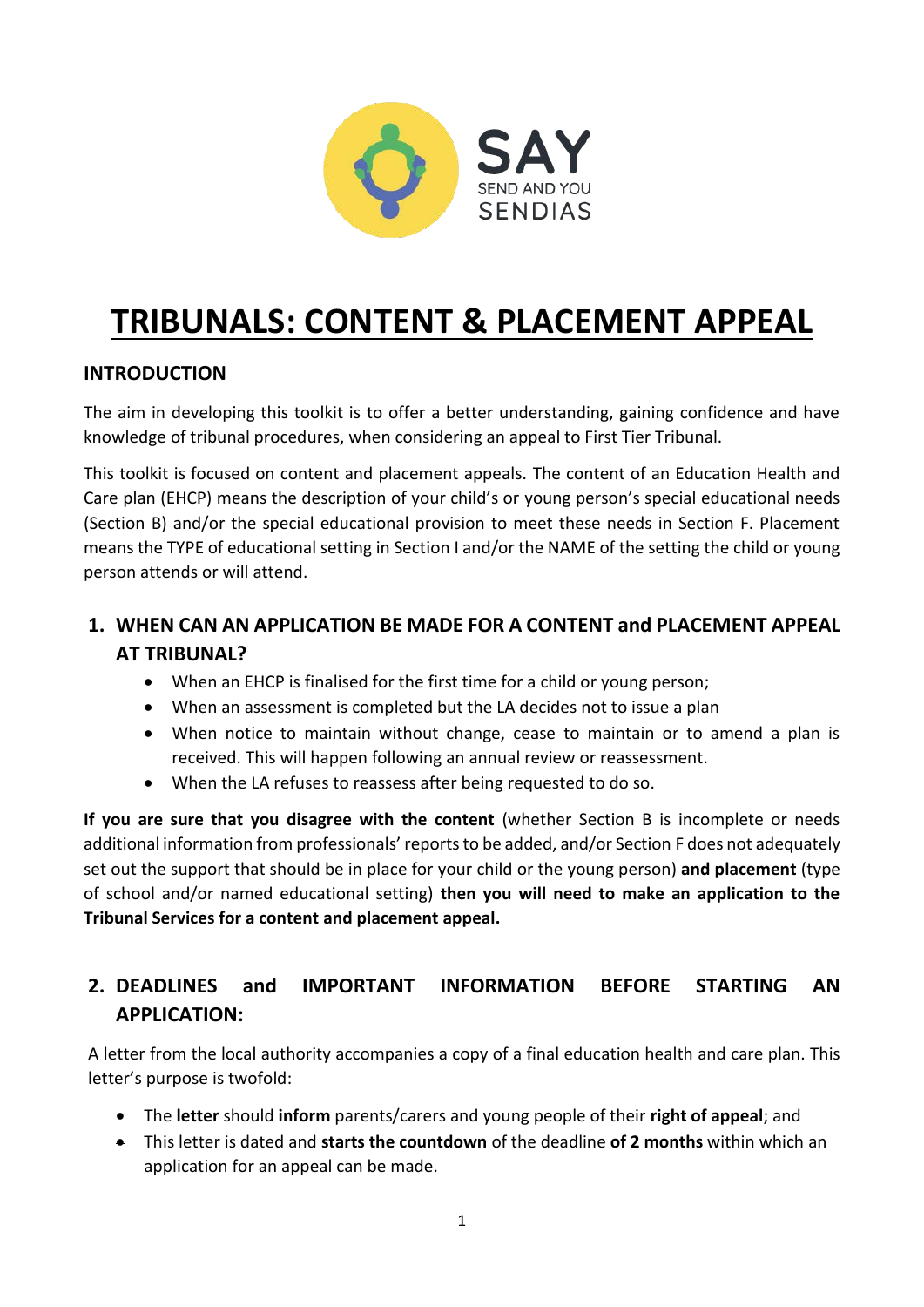Local authorities **must** inform parents and young people of their rights of appeal.

## **The SEND Code of Practice says:**

9.126 …the local authority **must** notify the child's parent or young person of their right to appeal to the Tribunal and the time for doing so, of the requirement for them to consider mediation , and the availability of information, advice and support and disagreement resolution services…

The letter **must** also be sent to the governing body, proprietor or principal of any school, college or other institution named in the EHCP.

You need to understand the **definition of special educational needs** as explained in the SEND code of practice: 0-25 years.

#### **The SEND Code of Practice says the following about SEN on page 16:**

xiii. **A child or young person has SEN if they have a learning difficulty or disability which calls for special educational provision to be made for him or her.**

xiv. A child of compulsory school age or a young person **has a learning difficulty or disability if** he or she:

• has a **significantly greater difficulty in learning** than the majority of others of the same age, or

• has **a disability which prevents or hinders him or her from making use of facilities of a kind generally provided for others** of the same age in mainstream schools or mainstream post-16 institutions

xvi. A child under compulsory school age has special educational needs if he or she is **likely to fall within the definition in paragraph xiv. above when they reach compulsory school age or would do so if special educational provision was not made** for them (Section 20 Children and Families Act 2014).

If you did NOT receive a decision letter from the local authority, or the letter excludes information like giving you a right of appeal, or information about your SENDIAS service, the local area mediation service and/or the timescales and process for appealing the local authority decision, do not worry, you can still make an application for appeal. Be explicit about any of the excluded information in the application to tribunal.

## **3. CORRECT TRIBUNAL FORMS**

An application for appeal for a **child** or **young person** should be made using form **SEND 35**.

The form can be used by parents, those with parental responsibility, or a young person aged 16 to 25.

(The web link is [https://www.gov.uk/government/publications/form-send35-special-educational](https://www.gov.uk/government/publications/form-send35-special-educational-needs-and-disability-tribunal-appeal)[needs-and-disability-tribunal-appeal](https://www.gov.uk/government/publications/form-send35-special-educational-needs-and-disability-tribunal-appeal) )

If the **young person** is between **16 and 25 years** old, the applications can be made by the Young Person themselves or their representative (this is usually the young person's parent acting as the Alternative Person).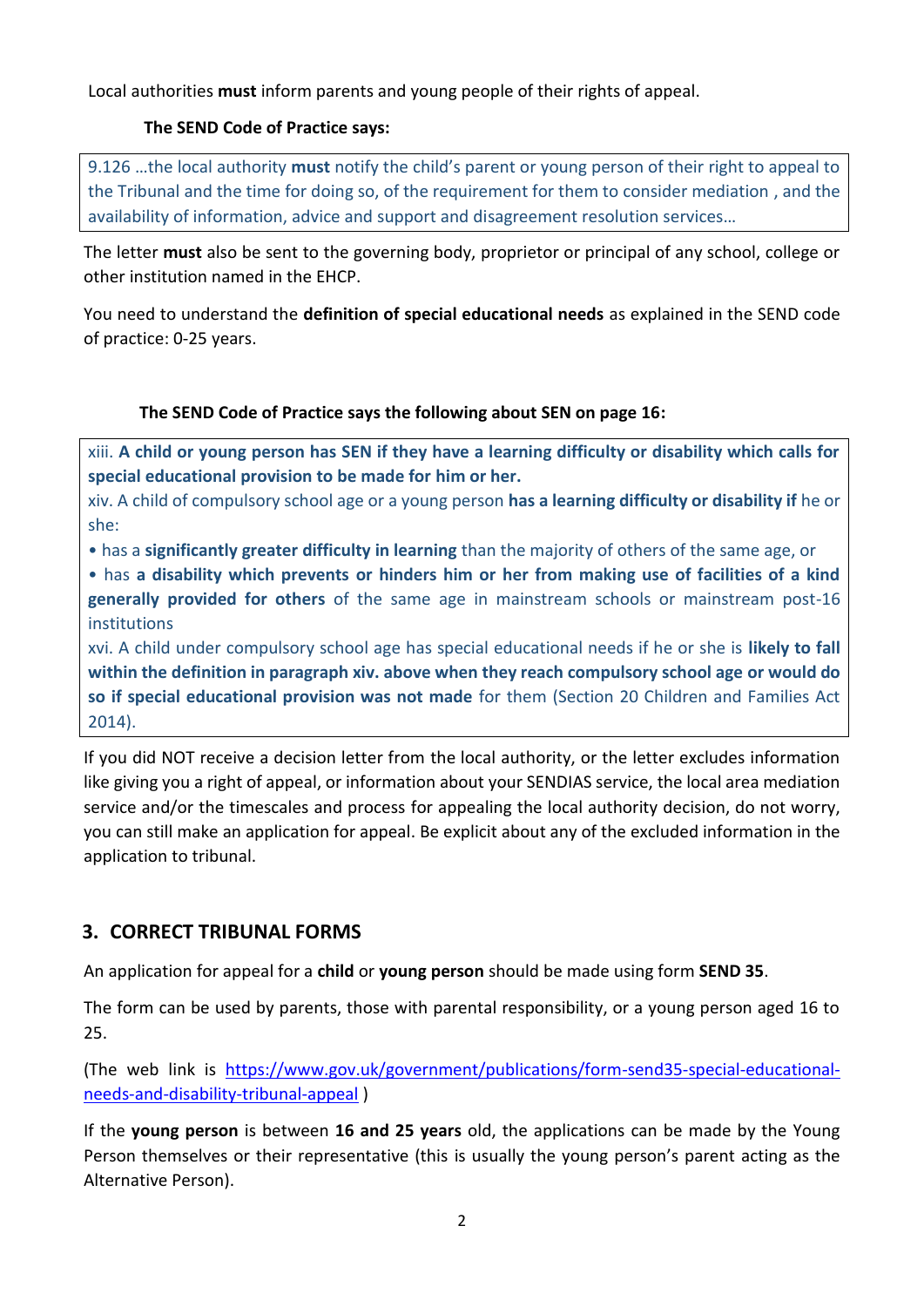#### **Tribunal services advise**:

If a young person has the mental capacity to consent to a parent representing them at tribunal then parents need to complete the young person's appeals form (SEND 35) and put themselves down as the alternative person.

If a young person does not have mental capacity to consent to a parent appealing on their behalf, then the parent can fill in the form.

If ever in doubt, fill in the form and clearly state in the application form that the parent is the representative or 'alternative person'.

## **4. FILLING OUT THE APPLICATION TO APPEAL (TRIBUNAL FORM)**

The application form has the following sections:

- 4.1. **Section 1**: **Who is the appeal about?** Your child or young person's details;
- 4.2. **Section 2**: **What are you appealing against?** You need to choose the correct options from
	- The Local Authority secured an EHC assessment but refused to make an EHC plan
	- The Local Authority has issued an EHC plan following an EHC Needs Assessment
	- The Local Authority has refused to secure a Re-Assessment of EHC Needs
	- The Local Authority has carried out an annual review of the EHC plan
	- The Local Authority has refused to amend the EHC plan after an EHC Needs Re-Assessment
	- The Local Authority has decided that the EHC plan is no longer necessary and are going to 'Cease to Maintain' the plan

#### **and**

- disagree with what the EHC plan says about the child or young person's special educational needs (Section B)
- I disagree with what the EHC plan says about the educational help/provision the child or Young Person requires (Section F)
- I disagree with the school/college/institution named in the EHC plan (Section I)

**or** 

■ The Local Authority has not named a school/college/institution in the EHC plan (Section I)

#### **And/or**

If you are asking the tribunal to make a recommendation for Health or Social Care needs then indicate

- I disagree with what the EHC plan says about health
- I disagree with what the EHC plan says about social care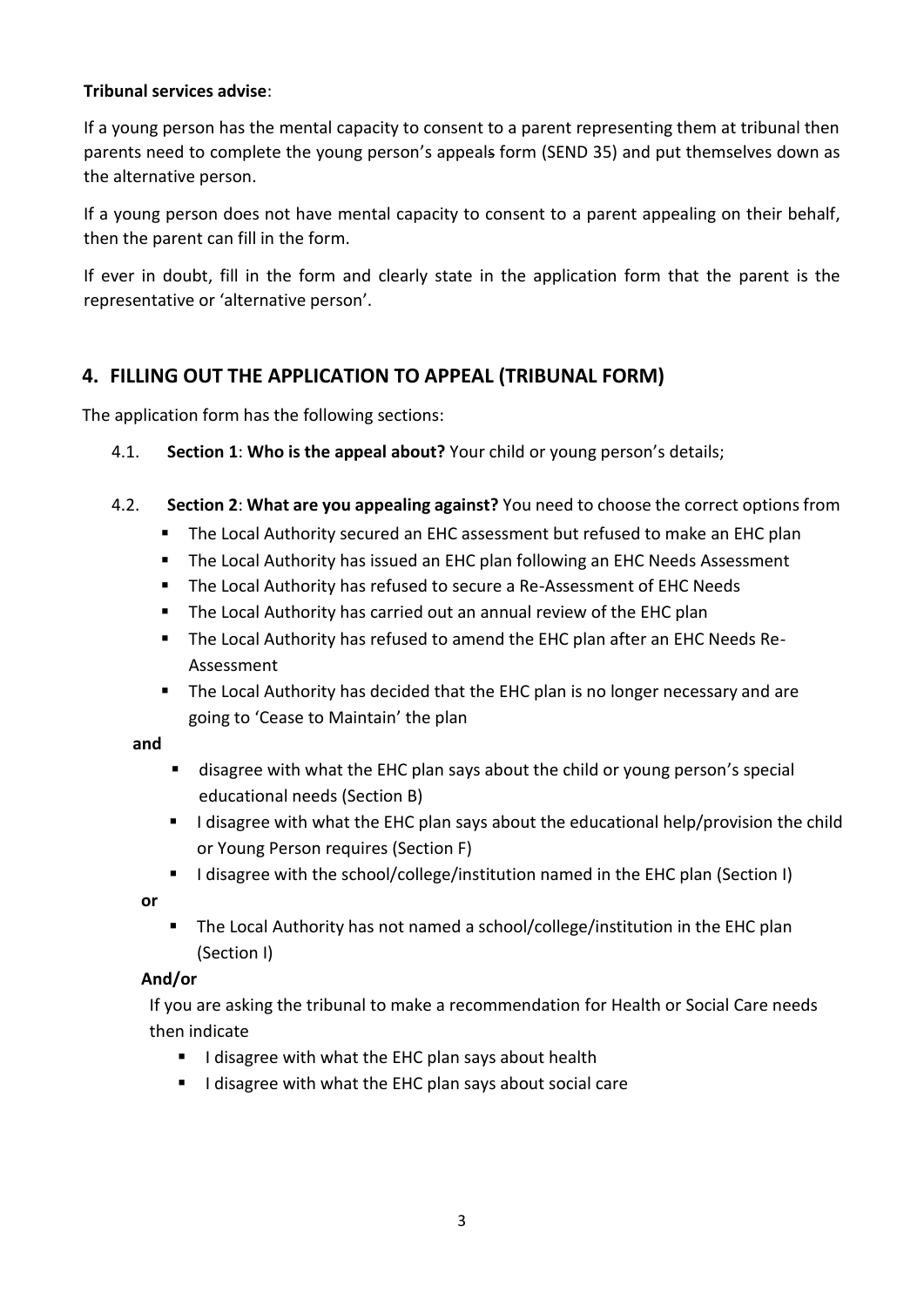- 4.3. **Section 3**: **Reasons for your appeal.** This is the part in the application form reasons for the appeal must be stated in clearly. For further details on this part of the form, go to number 5, page 6 of this resource.
- 4.4. **Section 4**: **Reasons for asking for a recommendation for health and/or social care.** Give reasons for disagreeing with the health care needs and provision (Sections C and G). I want the tribunal to make recommendations about the health needs and health provision.
- 4.5. **Section 5: Making the appeal.** What local authority does your child live in? What is the date of the LA decision letter? What are you appealing against? You are appealing the content of the EHCP (this can be sections B and F but if also you disagree with any other parts you need to consider the single route of redress to include other sections in the EHC plan like section A, section E about outcomes, health or social care needs and health and social care provision), and placement (this means the type of school as well as the name of the educational setting). *Select point 4, which states: "The LA made an EHC plan for my child, reviewed the plan or reassessed and refused to replace it or stopped maintaining it".* You are also required to clarify which part of the EHCP you disagree with from a list provided. In the case of a content appeal you need to indicate that you:
	- **Disagree with what the EHC plan says about my child's special educational needs,**
	- **Disagree with what the EHC plan says about the educational help/provision my child should receive, and**
	- **Disagree with the placement in the EHCP.**
- 4.6. **Section 6**: **Who is making this appeal?** Choose who is making the appeal by selecting one of the following
	- Parent or other on behalf of a child under 16 years old
	- Young Person aged 16 and under 25 years old
	- Alternative Person making an appeal in the 'best interests' of a young person who does not have the Mental Capacity to bring an appeal themselves

First and second persons' contact details divided in 'Parent One', 'Parent Two' and 'Your representative'. Be clear on the form who should receive information about the appeal.

- 4.7. **Section 7: Who else is involved in the appeal?** Include the details of any other person who shares parental responsibility in this section.
- 4.8. **Section 8**: **The hearing** your needs and requirements. The hearing your needs and requirements. If you have any special needs, disabilities or additional arrangements that need to be made for you to access the hearing, this is the part of the form where the details of this needs to be included. Examples are: hearing loops, wheel chair access, etc. If you need assistance, like a signer, or interpreter, this must be added in this section.
- 4.9. **Section 9: Paper hearing.** The tribunal service can determine your appeal on written evidence without an oral hearing. An oral hearing is where the parties speak to the Tribunal panel either via a phone conference call or the parties go to court and give evidence before the Tribunal panel about the appeal.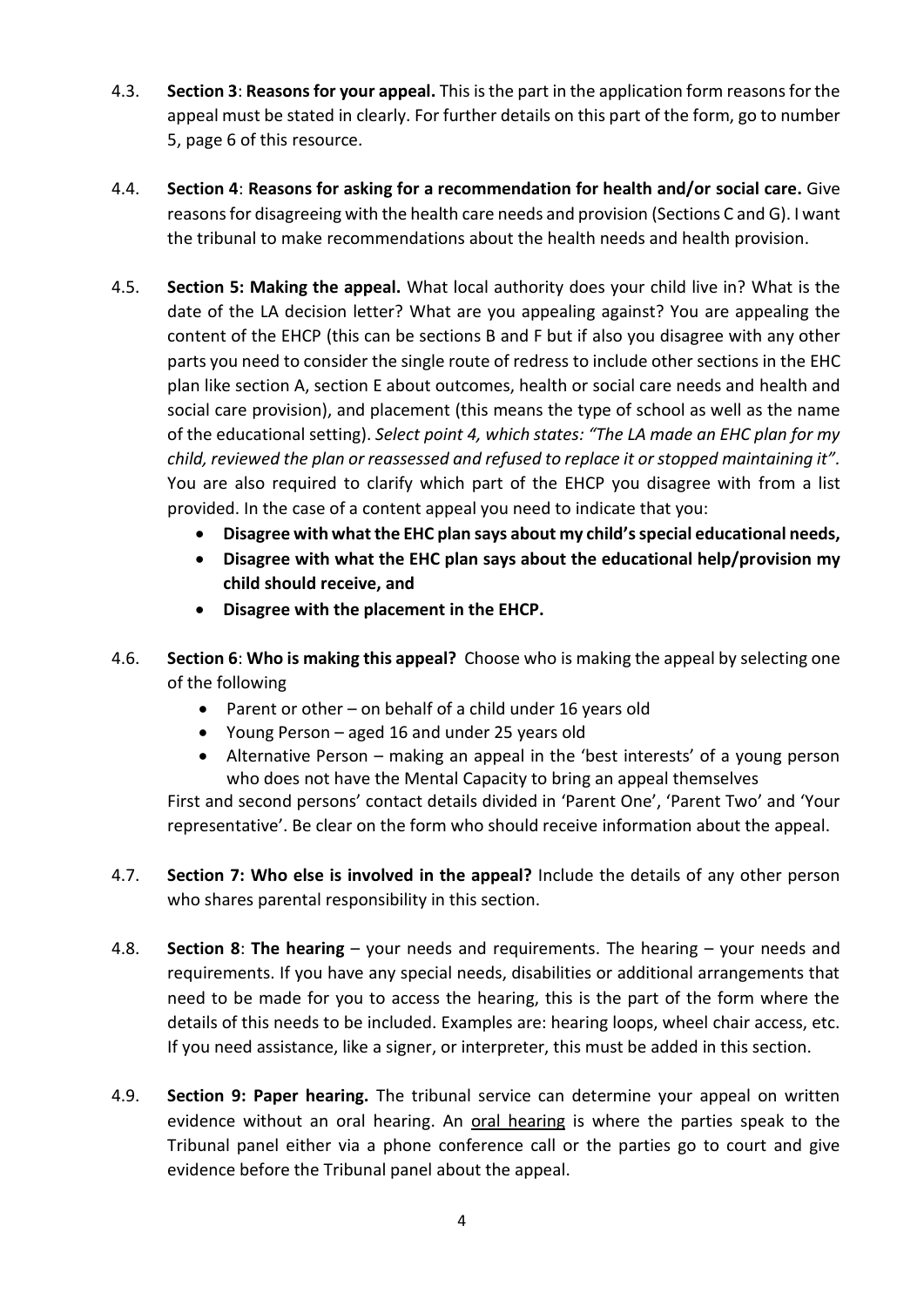If you want to have a paper hearing, select the 'Yes' option on the form. If you want an oral hearing, select 'Yes', and if not select 'No'.

A paper hearing happens when the court panel looks at the information they received about the appeal and make a decision based on the evidence both parties have submitted. With paper hearings you will not be offered an opportunity to participate in the hearing procedure unless you indicate you want an oral hearing.

The next question asks if you would like the final hearing to be at an earlier date if it becomes available. If you want this to be sooner than the usual time, select 'Yes', or choose 'No' if you don't want it sooner.

Existing claims/appeals - Tribunal services want to be informed about additional claims to ensure they are able to continue with your application for appeal. You have to clarify if there is another appeal in relation to the child mentioned, or a sibling that is being dealt with currently. Select 'No' if not, and 'Yes' if there is, stating the appeal number.

If you have an existing Disability Discrimination claim for the child that you are making this application for appeal for, then you have to state this, with the date of claim and the claim number. You also have the option to indicate if you want the appeals heard at the same time.

## 4.10. **Section 10: The checklist.** This is an **important section. Without this documentation, your application for an appeal might be turned down.** You **must** enclose the listed documentation:

- A signed and dated letter from the Local Authority giving you the right of appeal to HM Courts & Tribunals Service **(Local Authority decision letter)**
- A copy of the **signed mediation certificate** or I confirm that my appeal is about the school/institution or type of school/institution only and no certificate is necessary
- Your reasons for making the appeal **(see section 2 of the appeal form)**
- A copy of your child's EHC plan and all the documents listed in **Part K (where a plan has been issued)**
- The appeal form has been **signed and dated** by parents/parental representative making the appeal
- 4.11. **Section 11: Please sign below**. Your signature is required in this section and if you have a representative that person must sign too. A representative is a qualified lawyer. A person from the SENDIAS service is not a representative for the purpose of the form. A SENDIAS adviser can accompany you to support and help during the hearing (First Tier Tribunal Rules 11(5)). Their details can be given later at a later stage.
- 4.12. **Section 12: Sending the appeal**. The address where you need to send your application for your appeal is stated in this section.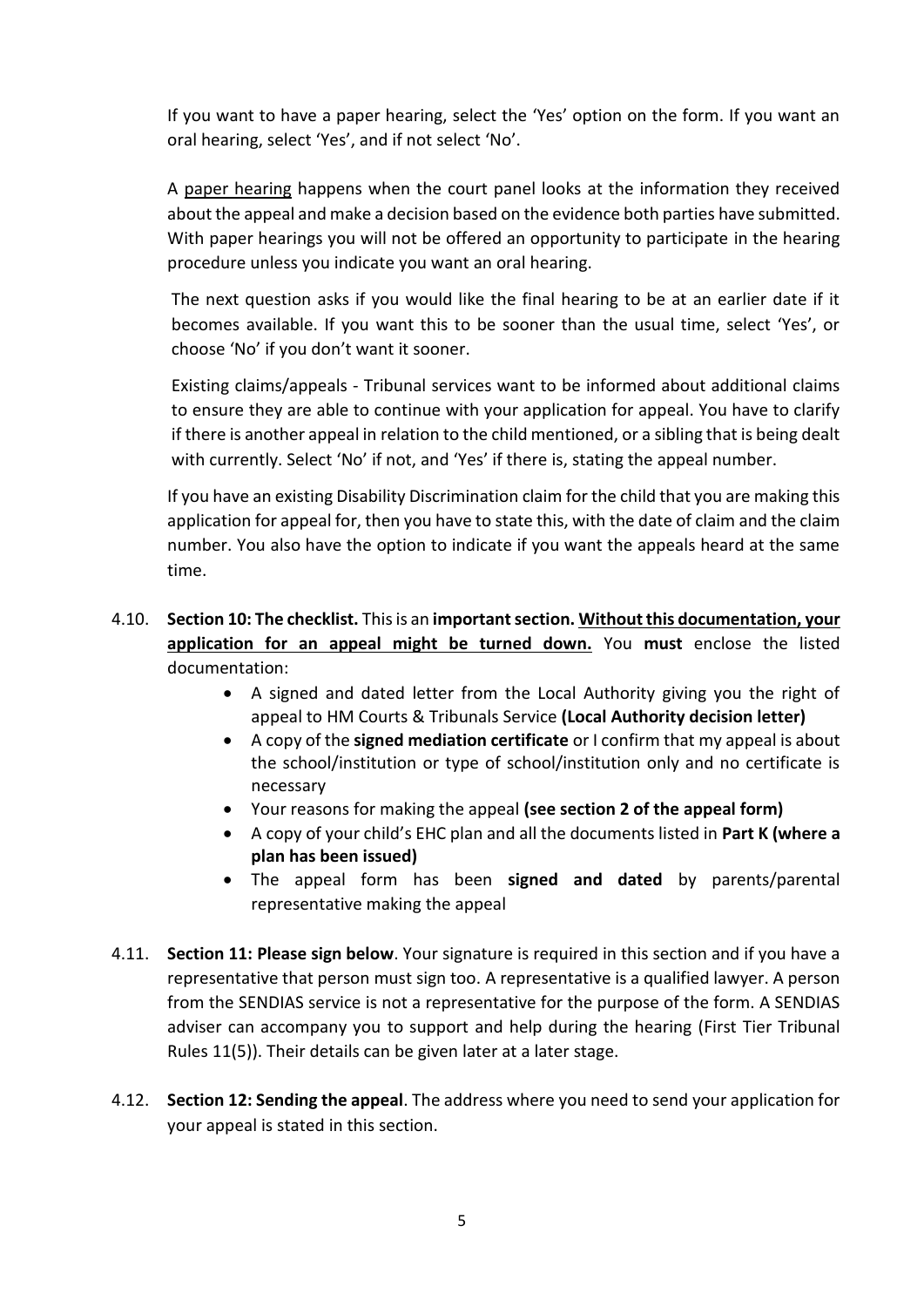**REMEMBER TO KEEP A COPY OF THE APPEAL FORM.** We also suggest that you make a copy of the bundle you send for your own record.

## **5. REASONS FOR THE APPEAL**

'**Section 5**' of the application form requires the specific reasons for making an application for a content appeal.

You will need to explain your reasons for disagreeing with the LA decision. This could be:

- The LA has failed to include some of the child's learning difficulties and this has an impact on Section F (which possibly lacks some provision);
- The LA has overestimated or underestimated the child's difficulties and this has an impact on the levels of provision needed to meet these needs;
- The LA or professionals misconstrues the child's difficulties. For example, where there is a difference in opinion or over-emphasis of one learning difficulty over another;
- Amendments need to be made to the EHC plan to include special educational needs and/or special educational provision as recommended by professionals.
- The placement is unsuitable to meet my child's needs because…(for example, give clear reasons based on your child's SEN profile, professionals advice and the type and kind of provision or support that would enable your child to meet outcomes and make progress).

You are asked to explain the reasons for disagreeing with the description of your child's difficulties. We advise to use the 'Broad areas of Need' in the SEND Code of Practice as a framework to explain your child's difficulties. Additionally, you may want to discuss personal independent needs, too, especially if you are representing a young person. Young people should have clear preparing for adulthood areas covered in their EHCP.

#### **The SEND Code of Practice explains this as:**

#### **Broad areas of need**

#### **Communication and interaction**

6.28 Children and young people with speech, language and communication needs (SLCN) have difficulty in communicating with others.

#### **Cognition and learning**

6.30 Support for learning difficulties may be required when children and young people learn at a slower pace than their peers, even with appropriate differentiation…

#### **Social, emotional and mental health difficulties**

6.32 Children and young people may experience a wide range of social and emotional difficulties which manifest themselves in many ways…

#### **Sensory and/or physical need**

6.34 Some children and young people require special educational provision because they have a disability which prevents or hinders them from making use of the educational facilities generally provided. These difficulties can be age related and may fluctuate over time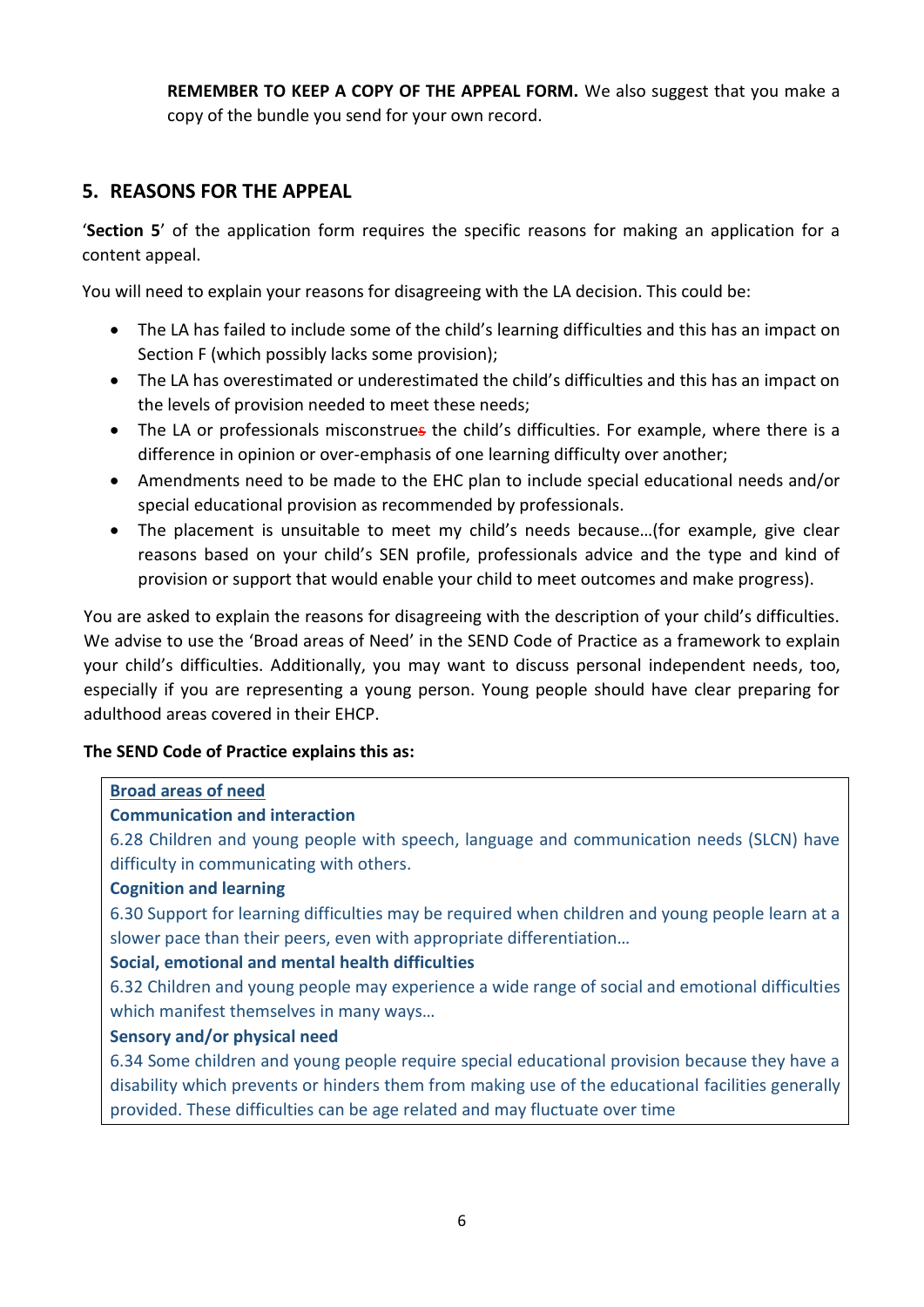**Then**, you are asked to give an account of your child's difficulties. Tribunal services advise you to be specific about your child's needs. Use professionals' reports and letters to extract the identified needs. What amendments do you want to be made within Section B? Include the amendments of needs here.

**Next**, the section discusses special educational provision. You need to explain why you disagree with the LA description of your child's provision (SEP). Reasons for this could be that the SEP is non-specific, and/or lacks appropriate and identified support in Section F.

## **REMEMBER – Section 21 (5)** of the **Children and Families' Act 2014 states** that

Health care provision or social care provision which educates or trains a child or young person is to be treated as special educational provision (instead of health care provision or social care provision)

You will need to **check Sections G and H** to see if there is any provision in your child's EHCP which has been identified as health care provision or social care provision which should be treated as special educational provision because of section 21 (5).

If you want amendments to be made in Section F, include these amendments here.

**Lastly**, you are asked about the help your child requires to learn. This means anything that **'educates or trains'** should be in the educational sections of an EHCP (these are sections B and F). Examples are: 1 to 1 support, small group work and the times this will occur per week, section F of the EHCP needs updating as per my child's SEN in section B of the EHCP, professional input to develop a program to support my child's speech and language/communication needs and adults working with my child to use specific aids or equipment or software packages.

## **6. EVIDENCE**

Your appeal is based on the evidence you send the tribunal service. You may wish to rely on **reports**, for example from**:**

- Health service professionals such as speech and language therapists, occupational therapists or community paediatricians;
- Teachers or Support staff from current or previous settings;
- Voluntary organisations may have been involved and be willing to offer information;
- Private professionals', especially those who specialise in the difficulties experienced by the child or young person.

**Additionally**, the following is also **evidence** that can be of good use:

- Written statements from individuals who know the child or young person and are involved with them;
- Home-School communication books or diaries;
- Video or audio evidence you must send five copies of any recordings to the tribunal, with a clear explanation who made the recording, the length of the recording and the nature of the recording and the reasons for including this;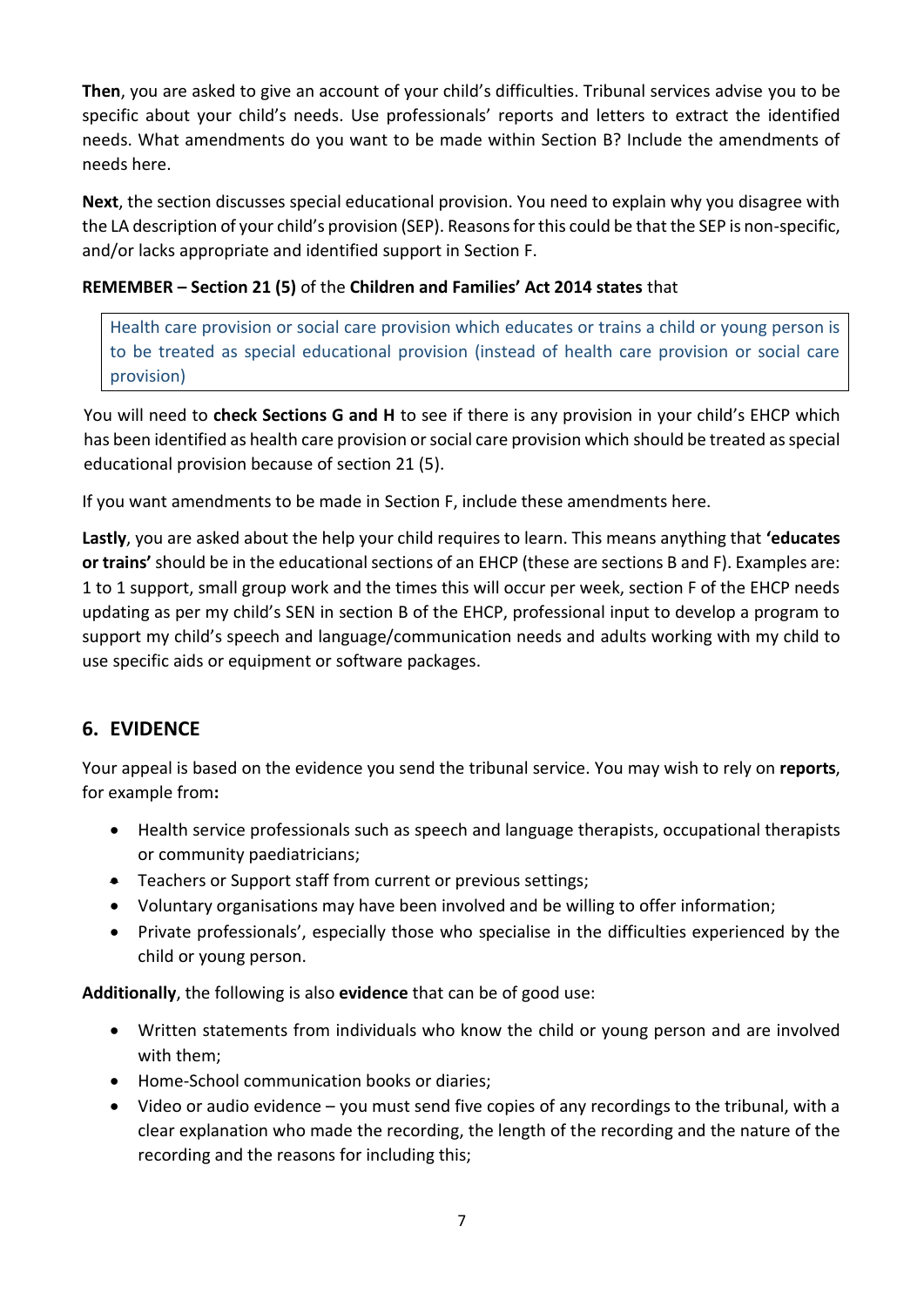- Published information from voluntary groups addressing and relating to the child's learning difficulty;
- IEP's and IEP review reports;
- School reports;
- Annual review reports;
- Examples of the child's work over time (like their homework book);
- Parent's views and experience of the parent or carer because the parent knows the child or young person best;
- The child or young person's views, gathered independently.

Only use evidence that is relevant to the issues in the appeal.

#### **Placement Appeal Evidence**

Disagreement with the LA's decision of placement/school/educational setting/type of setting will be determined on the evidence you provide. This means you have to prove the LA's decision about the type of school and/or placement is incorrect with the evidence you present to tribunal.

YOU have to present the information and evidence that the decision is not right for your child. You can only refer to any other section in the EHCP if your original appeal covered other sections of the EHCP. If not, you will need to ask the Tribunal for permission to extend your appeal to include the content of the EHCP as well.

#### Your rights in **Placement appeals** that could help:

The right to a mainstream education carries weight within the Law and this will help if you would like your child or young person to be educated in a mainstream setting.

Evidence about school or other educational settings that you should include, if possible:

- OFSTED report
- School Prospectus
- Details of the cost of the placement

Evidence should deal with your child's special educational provision and this may include:

- A description of the child and young person's need and the support in place at the setting to meet these needs, by whom, how often;
- The arrangements in place of the delivery of the programme or activity, to monitor or supervise this;
- The arrangements of reporting, liaising, preparation and attendance of meetings, including the time this takes,
- Any necessary equipment to be provided.

For an **independent educational setting**, you must have a **letter from the setting** confirming a place offer for your child, in writing. This letter will confirm that the setting has given consent for the Tribunal to make an order that the placement can be named in the EHCP.

Take a look at the evidence for a content appeal, like your child or young person's identified special educational needs, or anything else about the setting that may help you explain the reasons for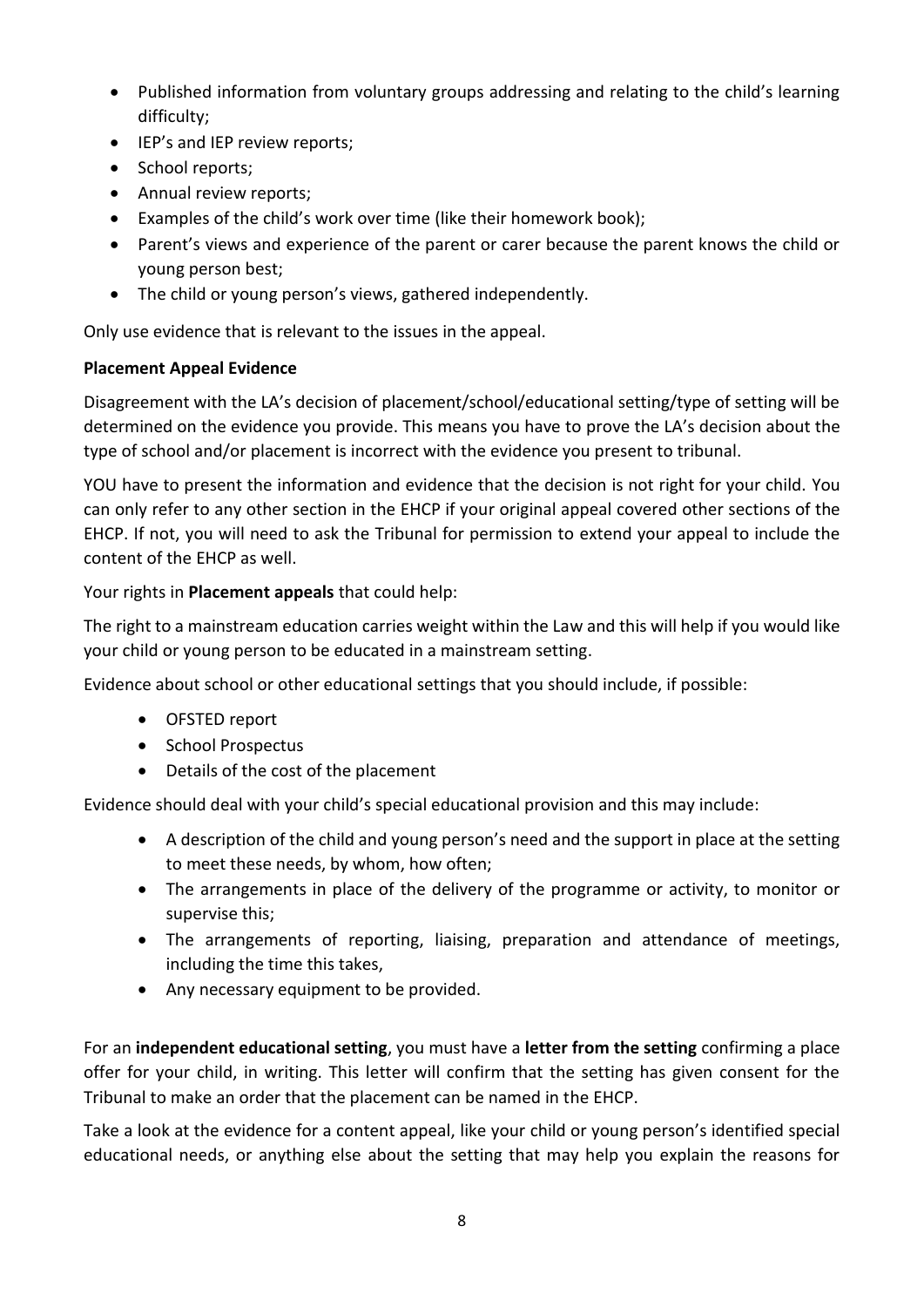making the appeal that may help your case and explain how the setting and environment can make a difference. Make sure you include this.

## **7. PROCEDURES AND TIMESCALES IF YOUR CASE IS ACCEPTED**

#### **Step 1: Before making an application for a content appeal**

A SEN appeal has to be received by the Tribunal within

- **2 months** from when the written letter of the decision of the LA was sent to the parent/carer or young person **OR**
- **1 month** from the date of the mediation certificate.

A parent or carer or young person might qualify for **LEGAL AID.** This excludes being a representative at the hearing. You can check if you qualify for this help here:<https://www.gov.uk/check-legal-aid>

#### **Step 2: Completing the application form to make an appeal or a claim**

Use the correct forms to make an application to appeal the contents of the EHCP.

A young person will have to make the application themselves using the SEND35 form. If they are unable to do this under the Mental Capacity Act, then they will have a representative, which usually is their parent/s or a deputy will be appointed.

#### **Step 3: Submitting the appeal/claim form**

You can submit your application for an appeal electronically to: [send@hmcts.gsi.gov.uk](mailto:send@hmcts.gsi.gov.uk)

If you are over the deadlines mentioned in Step 1, you are able to submit your application with clearly stated reasons for doing so. A tribunal judge will decide whether the appeal will be allowed to go ahead despite being made out of time.

**Grounds of appeal:** SEND Practice Directions 5(e) If the appeal includes Sections B and F of an EHC plan (the special educational needs of a child/young person and the provision to meet those needs), this must be made clear and the detail of the amendments requested, clearly set out.

#### **When enclosing a copy of an EHCP the appendices should also be included.**

#### **Step 4: SEND Appeal registered and acknowledged**

If your **appeal is registered** you will be notified within **10 days of your application.**

**The registration letter will inform the parent or young person of:** 

- **The hearing date;**
- **Standard directions that apply to the type of appeal registered;**
- **Their right to request their appeal be actively case managed by a member of the judicial team.**

You should also receive copies of:

- An **Attendance Form to return to Tribunal**;
- A **Request for Changes Form**.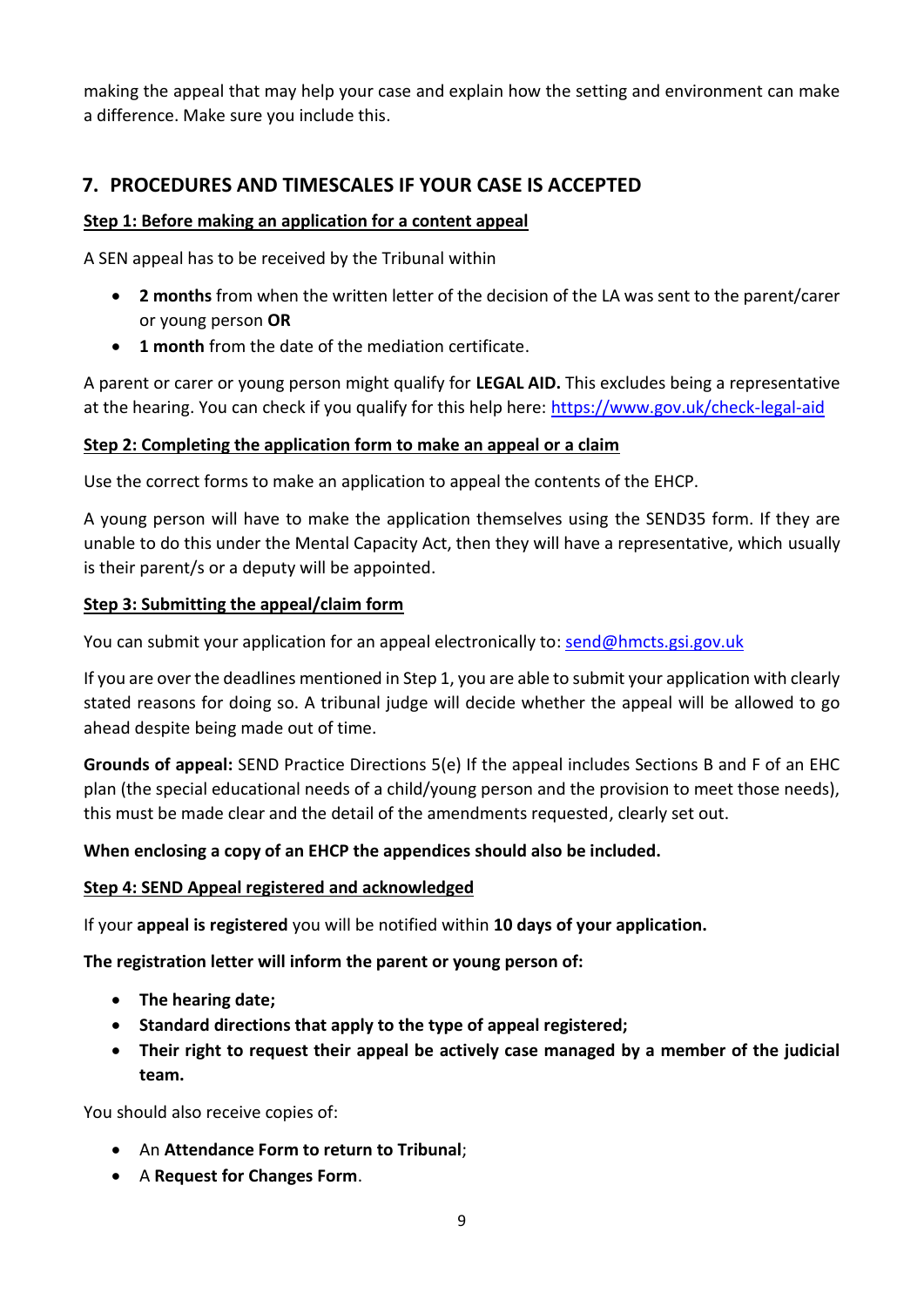#### **The LA will receive:**

- copy of notice of appeal;
- date of appeal hearing;
- case management process & any co-ordination dates;
- An Attendance Form;
- Request for Changes.

**Case management process**: If the case is complex and needs case management, this can be requested at this stage, or the court may direct.

**Request for Changes Form:** This is a very useful form, and is the way to make a request to Tribunal on a range of areas. This form should only be used in exceptional circumstances. Examples of this are

- Requesting a direction to make the LA provide information,
- require any additional action that has not previously been included,
- Change of your grounds of appeal,
- Call of witnesses or experts to give telephone evidence, and so on.

Both parties must be clear with the points of agreement or disagreement.

The **attendance form** should be filled out by both parties. If you are unsure who will be in attendance, it is best to fill out the form with the title/s of the professional/s or individual/s you want to attend the hearing as your witness/s. Then you can inform Tribunal at a later time by email of the name/s of who will be in attendance.

#### **Step 5: LA does not oppose appeal**

Where the LA notifies the First-tier Tribunal that it will not oppose the appeal before it submits a response, the appeal is to be treated as if it was determined in favour of the appellant (the parent, young person, representative) and the First-tier Tribunal is not required to make an order (SEND Regs 45 (1) and (2)). The local authority is required to proceed as set out in SEND Regulations 45, as if the case was heard.

#### **Step 6: Respondent (LA or Responsible Body) sends response**

Within **30 working days** after the respondent (LA) received the application notice the LA **must** send or deliver a copy of their response and any accompanying documents to each other party at the same time as it provides the response to the Tribunal.

The LA response **must** include:

- details of what parts of the application are agreed;
- details of what parts of the application are resisted;
- details of any legal points that will be relied on at a final hearing.

#### **Step 7: After the LA response/ Case Management**

Parent/young person sends in completed attendance form to indicate who will attend from their side, including representatives/helpers and witnesses.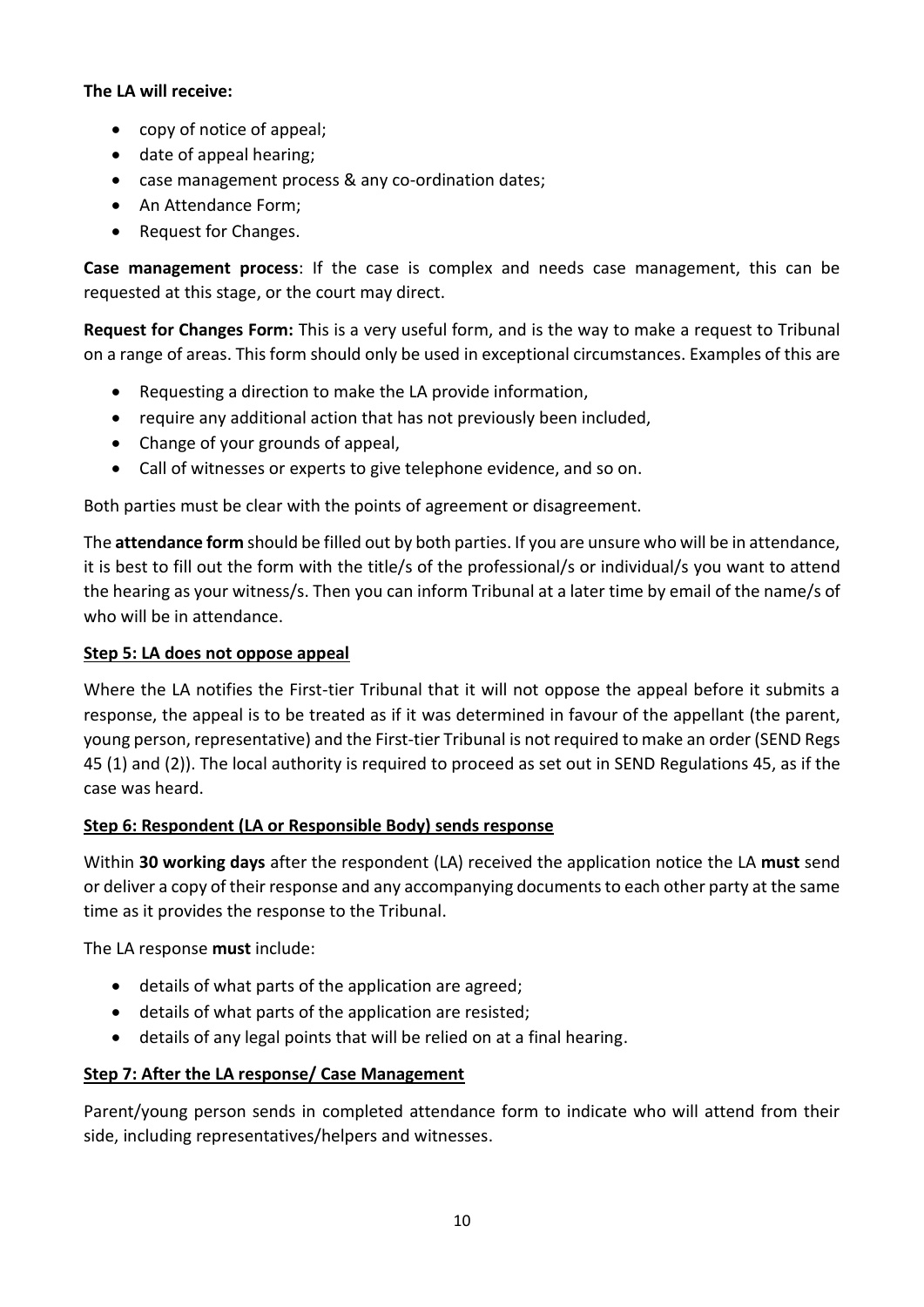#### **Witnesses**

Tribunal practice is to limit the number of witnesses in an SEN appeal to **three**.

A **witness** is someone you feel may help your case by giving spoken evidence about your child or young person's SEND and the support (special educational provision) they need. This is usually a professional who works with your child like a support worker at the setting or someone who offers support outside of the education setting like a mentor. The witness may also be a professional who took part in the process of assessing your child and wrote about your child's needs within a specific area like communication, or sensory difficulties.

The parent or young person can apply (using a Request for Changes Form) to the Tribunal for a witness summons where the witness is willing but feels constrained unless ordered to attend. A witness summons should be requested well in advance of the hearing (it should be at least 10 working days).

If someone is called as a witness, it may be useful for them to read about being a witness on the government website. This will help them to become familiar with what to expect, claiming expenses and so on. Here is the link: <https://www.gov.uk/guidance/send-tribunal-if-youre-asked-to-be-a-witness>

#### **Reviewing the LA response and issues of evidence**

It is important to review the LA's response because this may lead to the parent or young person having to include more evidence or another witness to respond to a point which has been made.

The parent or young person can ask the Tribunal to **direct** that the LA provides more information (using the Request for Changes Form) at this point or later.

#### **Step 8: Deadline for evidence**

The shortened timetable of **12 weeks** for all SEN appeals registered after 1st August 2016 means that the Tribunal has not yet issued a 'standard' timetable, and so parties are advised to check directions issued by the Tribunal carefully, to ensure that they are complying with the dates given in those directions.

#### **Now is the time to start on the working document!!**

#### **Step 9: Pre-hearing preparations**

At least **10 working days** before the hearing the parent or young person will be informed of the venue and exact time.

#### **Step 10: Working documents and Pre hearing settlement**

Finalise the working document by the date specified in the directions (usually 10 days before the hearing) and the directions will usually require the LA to file the latest version with the Tribunal by that date.

A working document is just that – the sections of the EHC plan under dispute worked on by both parties so as to indicate requests by a parent or young person for amendments outstanding and where agreed, like this: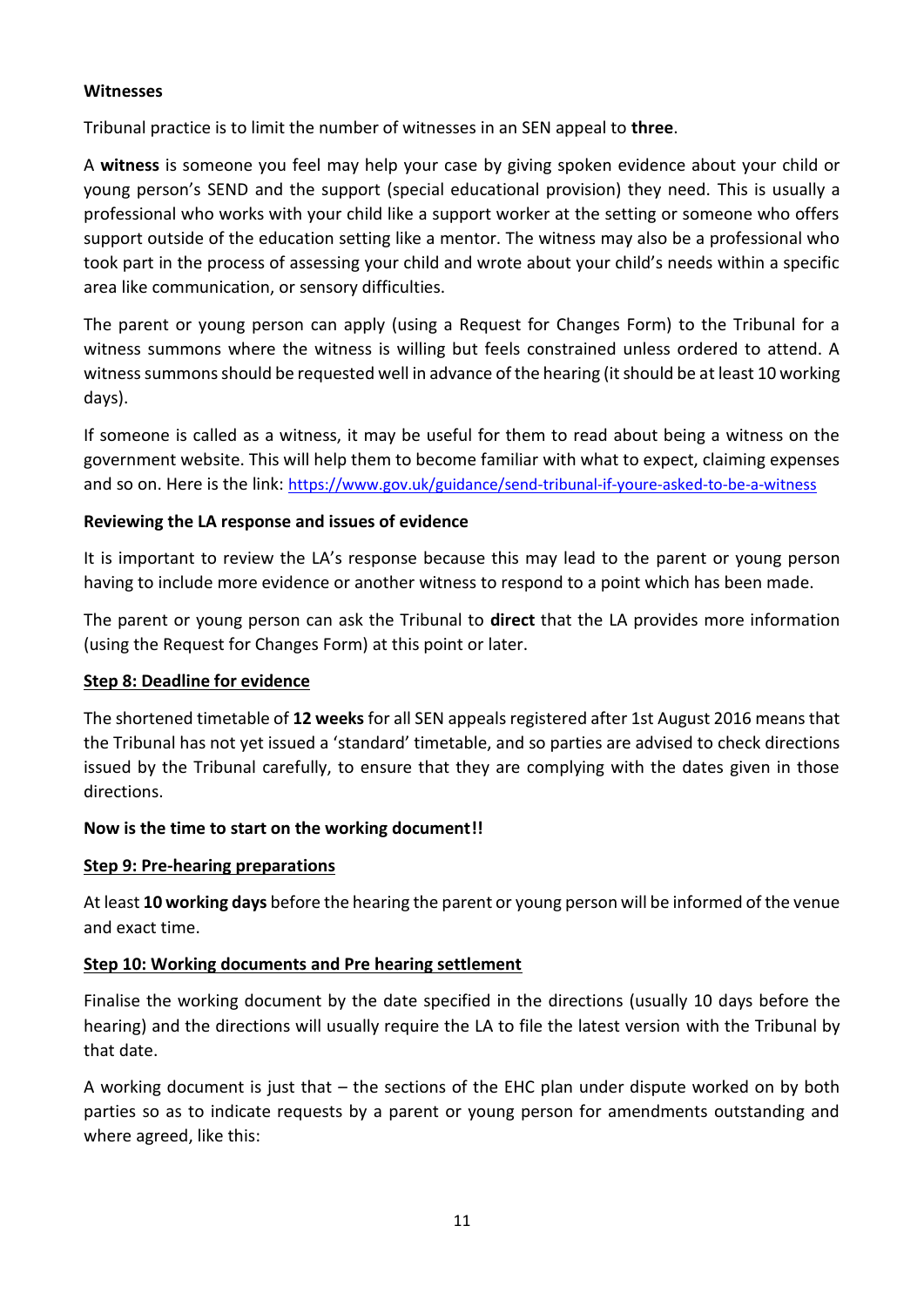| Normal type                  | Original EHC plan                 |
|------------------------------|-----------------------------------|
| <b>Underlined type</b>       | Amendments agreed by both parties |
| <b>Bold type</b>             | Parents' proposed amendments      |
| <b>Bold struck through</b>   | Parents' proposed deletions       |
| Italic type                  | LA's proposed amendments          |
| <b>Italic struck through</b> | LA's proposed deletions           |

Tribunal allows for parties to keep working on the working document right up to the hearing date, and after the final working document has been submitted.

## **Withdrawing your Case (**HESC Rule 17(1) and (2))

A party can withdraw its case at **any time before the hearing** by writing to the Tribunal using a **withdrawal form, BUT** the withdrawal will take effect ONLY if the Tribunal consents and the Tribunal is unlikely to consent if the hearing is within two weeks of the withdrawal taking place.

A parent/young person who wishes to withdraw their appeal because they have reached agreement with the LA should request a **consent order from** the Tribunal that the LA proceeds as if the relevant regulations applied – power to issue a consent order – HESC Rule 29.

#### **Step 11: Hearing**

All Tribunal panels will now consist of a judge and a specialist member with substantial experience of SEN / disabilities, both of whom must have sat in 25 previous hearings.

#### **Entitlement to attend hearing (**HESC Rule 24)

Each party to the proceedings is entitled to attend the hearing;

In the case of an appeal about a child being brought by a parent, the child is entitled to attend the hearing and the Tribunal may permit the child to give evidence and to address the Tribunal. The parent **must** inform the Tribunal in advance that they intend to bring their child.

When you speak to the Tribunal panel, address them as 'Sir' or 'Madam'. Don't interrupt anyone but make notes of important points so you can mention this as part of your summary.

#### **Representatives** (HESC Rule 11 (1))

A party may appoint a representative (whether a legal representative or not).

The Tribunal may give a decision orally at a hearing but the LA is under no duty to comply until it receives written notice (HESC Rule 30).

#### **Step 12: If you disagree with a decision made at the tribunal hearing**

See the next point 8.

## **8. AFTER THE HEARING**

An order from Tribunal will usually be provided no longer than 10 working days of the hearing date. If you won your appeal, the LA has to act within specific set times.

In the case of a **content appeal**, if changes or amendments have been ordered, the LA has to act within **5 weeks of the date of the order**.

In the case of a **placement appeal**, if a type of placement and a named setting was ordered, the LA has **2 weeks** to put this in place. These time scaled implementations of orders by tribunal can be read in SEND Regulations 2014 44 <https://www.legislation.gov.uk/uksi/2014/1530/regulation/44/made> You can complain to the **[Local Government Ombudsman](http://www.lgo.org.uk/make-a-complaint/fact-sheets/education/special-educational-needs)** if the local authority does not follow the decision. It is wise to get in touch with the Tribunal clerk, explain what has gone wrong and clarify what the next steps should be.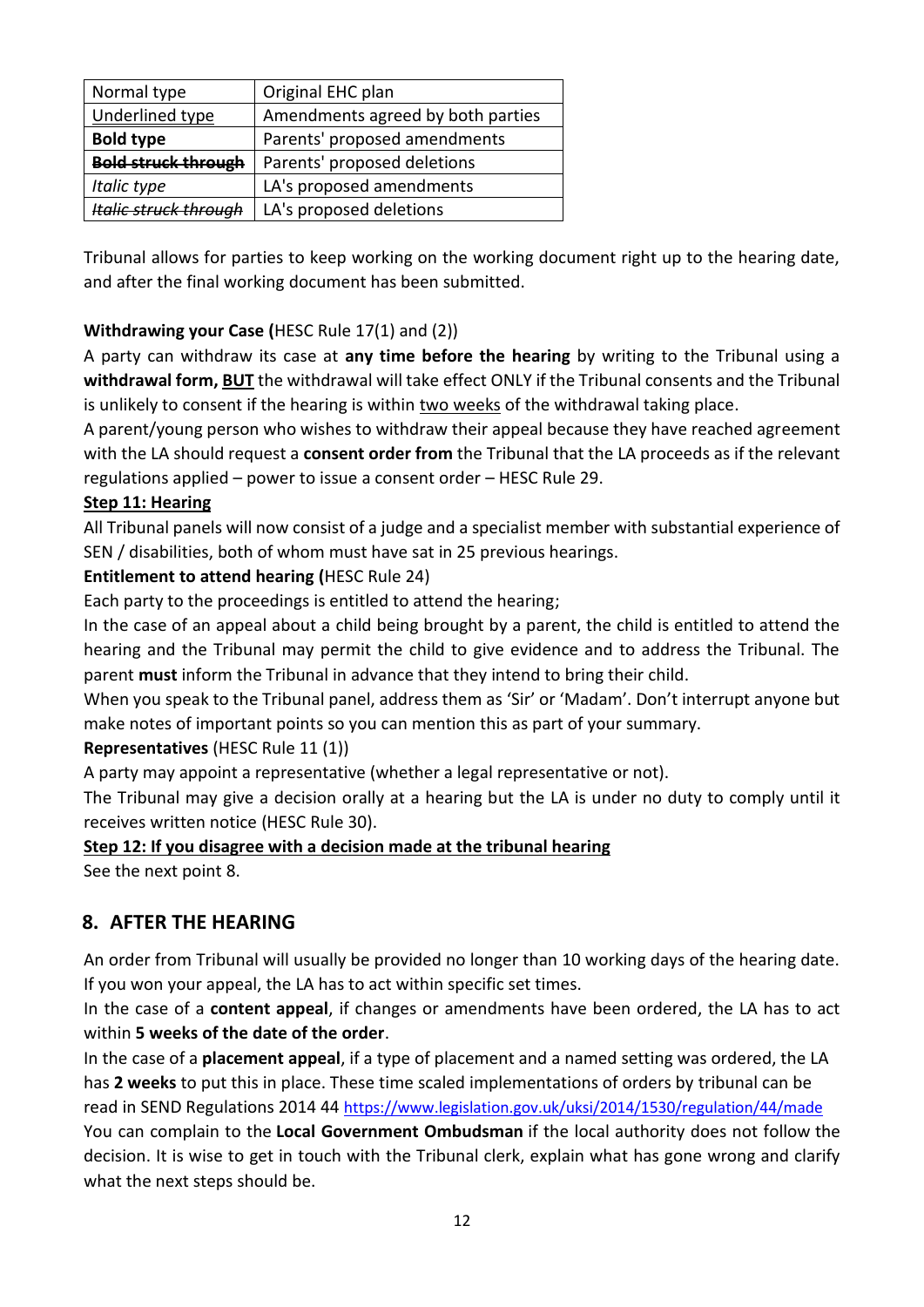If your case has been unsuccessful, you have the option to challenge the decision of the Tribunal judge by a **Judicial Review.** It is advised to seek legal advice on the merits of such a review. A decision can only be challenged via a judicial review if it is unlawful, irrational, unreasonable and disproportionate.

## **9. APPENDICES**

List of Evidence to be considered in content and placement appeals.

## **For Further Information**

Enquiries for further information, contact Supportive Parents via one of the methods below and our trained advisers will be happy to help:

- **Contact Form on our website:** [www.sendandyou.org.uk/contact-us/](http://www.sendandyou.org.uk/contact-us/%E2%80%A2Email:Support@sendandyou.org.uk%E2%80%A2Information)
- **[Email:](http://www.sendandyou.org.uk/contact-us/%E2%80%A2Email:Support@sendandyou.org.uk%E2%80%A2Information)** [Support@](http://www.sendandyou.org.uk/contact-us/%E2%80%A2Email:Support@sendandyou.org.uk%E2%80%A2Information)[sendandyou](http://www.sendandyou.org.uk/contact-us/%E2%80%A2Email:Support@sendandyou.org.uk%E2%80%A2Information)[.org.uk](http://www.sendandyou.org.uk/contact-us/%E2%80%A2Email:Support@sendandyou.org.uk%E2%80%A2Information)
- **[Information, Advice and Suppor](http://www.sendandyou.org.uk/contact-us/%E2%80%A2Email:Support@sendandyou.org.uk%E2%80%A2Information)t Line**:

0117 989 7725

9:30am – 4:30pm

Monday, to Friday all year round

Answer phone available

#### **Our Postal Address:**

3<sup>rd</sup> Floor, Royal Oak House Royal Oak Avenue Bristol BS1 4GB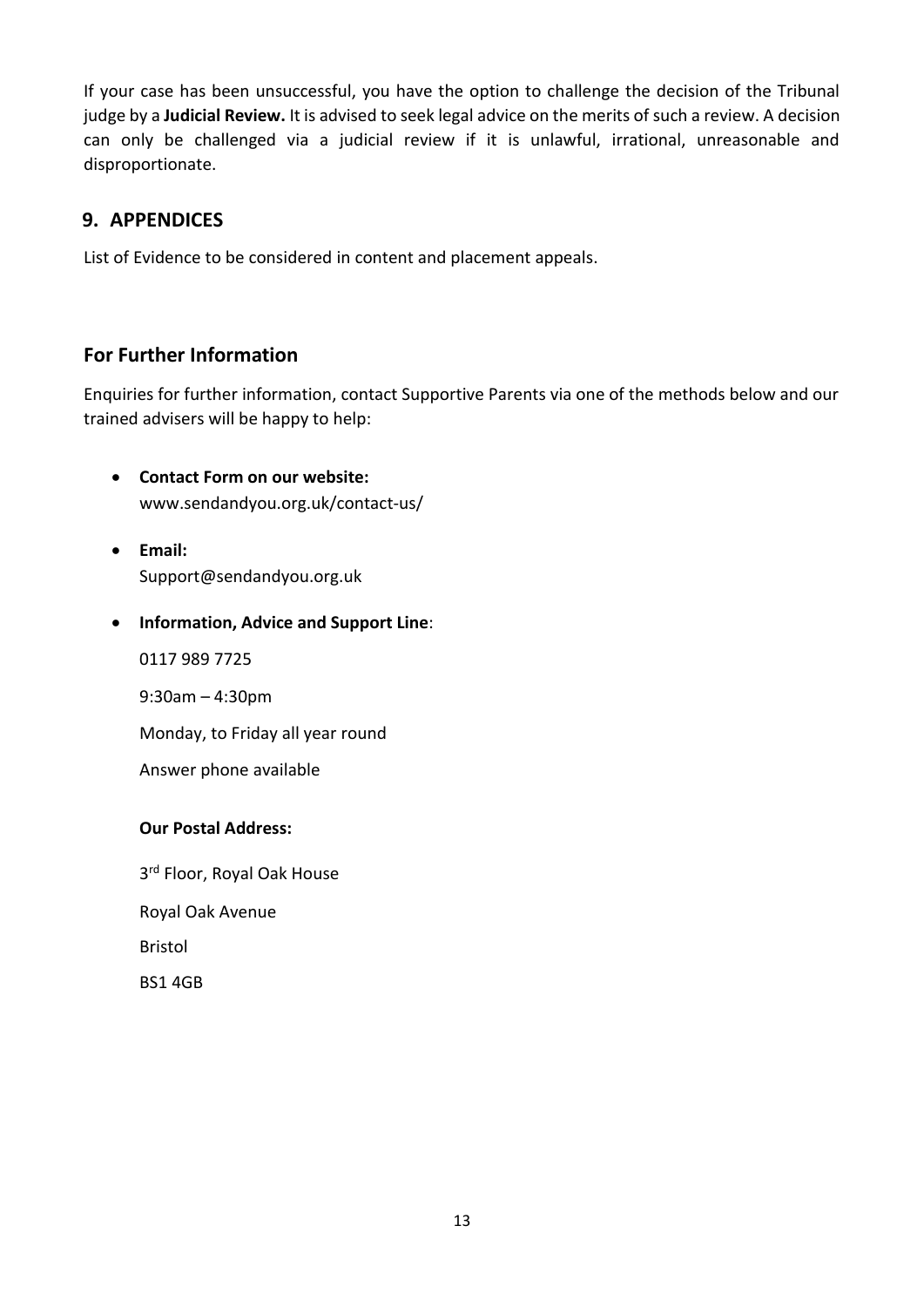## **APPENDICES**

## **Introduction to Tribunal Workshop Evidence**

*Source:* '*Special educational needs and disability discrimination in schools' a legal handbook by Sarah Hannett, Aileen McColgan and Elizabeth Prochaska*

**Checklist of evidence** that may be needed to be included (consider only what is appropriate to your own case):

- EHCP & appendixes
- recent annual review meeting reports
- evidence of CYP's educational record like, national curriculum levels, individual education plans or similar, reports or advice from LA services/professionals, school reports, attendance record, exclusion records or disciplinary notes
- Health reports (NHS) like SaLT, OT, paediatrician, etc.
- Other experts advice or reports
- Other relevant information like family support worker or social worker.

Where the appeal is against the school, evidence has to refer to the SEN provision at the preferred setting. Think about the following:

- Description
- How SEP is to be delivered
- How long and how often will SEP be delivered
- Who will deliver the support (experience & qualifications?)
- Arrangements for supervision & monitoring of the delivery of the programme in place
- Equipment (aids)

Specific issues to think about:

- 1. Issues about your preferred education setting –
- The type of setting
- How many pupils and their ages, SEN pupils enrolled, pupils with EHCP's enrolled, primary diagnosis for these pupils, do they have a suitable peer group?
- How many classes per year group? Ratio of staff in each class
- What does the curriculum being taught look like? Are the pupils achieving specific qualifications?
- School prospectus/brochure, Ofsted reports, SEN policies
- What about the physical environment (setting appearance & accessibility)
- Any specific or unique facilities the setting has that will support your CYP
- 2. Staffing in the School. Issues to think about:
- Total number of teaching staff
- What specific qualifications / SEN experience do the teaching staff have?
- What specific qualifications / SEN experience do the support staff have? How many dedicated hours will he / she provide?
- Are there any other specific members of staff that they might come into contact with (e.g. a specialist teacher or a school counsellor?)
- What relevant training has been recently given to staff?
- 3. About the child or young person's peers. Things to consider?
- How many children are in the class?